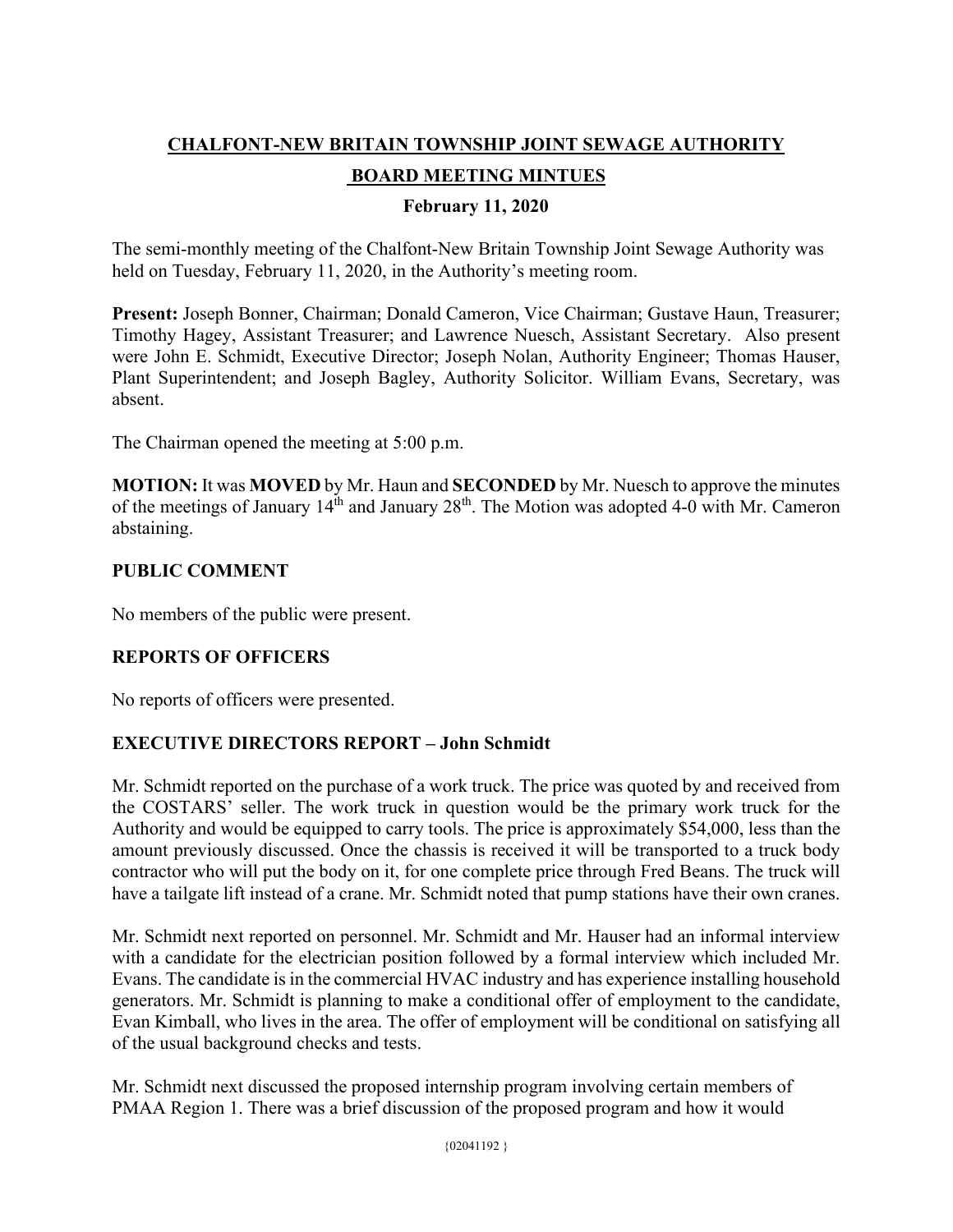operate. The cost to the Authority would be approximately five to six thousand dollars for one intern position. There was an extended discussion about the internship program. There was a consensus of the Board to move forward with participating in the internship program.

Mr. Schmidt discussed the need for the Authority to upgrade beyond Windows 7 and impending costs to replace both computer hardware and software as a result of the need to update all computers to Windows 10.

**MOTION:** It was **MOVED** by Mr. Hagey and **SECONDED** by Mr. Cameron to approve the Intergovernmental Cooperation Agreement in regard to the internship program. The Motion was unanimously adopted.

Mr. Schmidt received a card from the Boy Scout who constructed the soccer wall at the soccer field thanking the Authority for their cooperation.

Mr. Schmidt next reported that the Authority's long-time insurance agent Rich Theis of Univest Insurance will be retiring soon. A new replacement agent will be introduced to Mr. Schmidt in the coming months.

# **ENGINEER'S REPORT – Joseph Nolan, P.E.**

Mr. Nolan updated the Board on the Dryer Installation Project. The RFB for installation was advertised on January 24th. The bid openings are scheduled for March 4. Mr. Nolan expects the Board to award a contract at the first meeting in March. A pre-bid meeting is scheduled at the Authority on Tuesday, February 18, at 10:00 AM for questions which any potential bidder may have.

Mr. Nolan updated the Board on the Pump Station No. 4 Project. Mr. Nolan expects to be setting up a meeting with Mr. Schmidt to walk the portion of the project which requires multiple easements. Some planning is being performed to determine if certain routes can be undertaken to eliminate the need for as many easements as currently planned. The surveying work on the remainder of the project is completed.

Mr. Nolan presented Requisition No. 206 for Capital Expenditures in the amount of \$8,816.86 involving phone system replacement and well pump and piping by a contractor.

**MOTION:** It was **MOVED** by Mr. Haun and **SECONDED** by Mr. Hagey to approved requisition No. 206 in the amount of \$8,816.86. The Motion was unanimously adopted.

Mr. Nolan next presented Requisition No. 209 for Capital Improvements in the amount of \$46,623.10 representing work on the Biosolids Dryer Project. The motion was unanimously adopted.